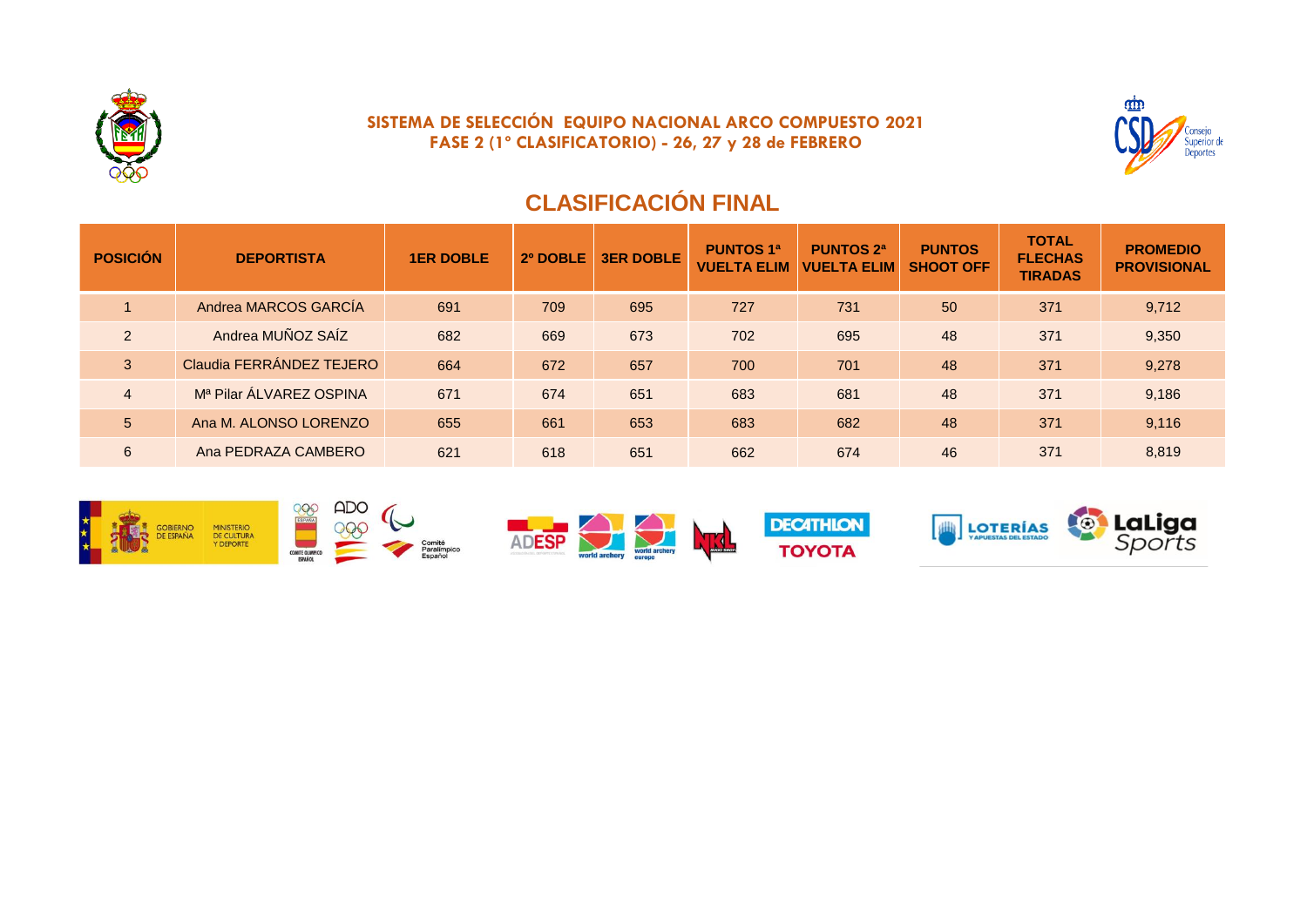

## **SISTEMA DE SELECCIÓN EQUIPO NACIONAL ARCO COMPUESTO 2021 FASE 2 (1ºCLASIFICATORIO) - 26, 27 y 28 de FEBRERO)**



### **RESULTADOS 2x50m**

| <b>ALONSO LORENZO</b> |                                | FEDERACIÓN 50m-1   50m-2 |     |     | <b>Total</b><br>1er 2x50m | <b>RKG</b>     |     | $50m-3$ 50m-4 | <b>Total</b><br>$2^{\circ}$ 2x50 $m$ |     | $50m-5$ 50m-6 | <b>Total</b><br>3er 2x50m | <b>RKG</b> | <b>PUNTOS</b><br><b>TOTALES ROUND</b> | <b>PROMEDIO</b><br><b>ROUND</b> | <b>PROMEDIO</b><br><b>FLECHA</b> |
|-----------------------|--------------------------------|--------------------------|-----|-----|---------------------------|----------------|-----|---------------|--------------------------------------|-----|---------------|---------------------------|------------|---------------------------------------|---------------------------------|----------------------------------|
|                       | Ana M. ALONSO LORENZO          | CLE                      | 323 | 332 | 655                       | -5             | 331 | 330           | 661                                  | 326 | 327           | 653                       |            | 1969                                  | 656.333                         | 9,116                            |
|                       | Claudia FERRÁNDEZ TEJERO       | <b>ARA</b>               | 328 | 336 | 664                       |                | 336 | 336           | 672                                  | 330 | 327           | 657                       |            | 1993                                  | 664.333                         | 9,227                            |
|                       | Ana PEDRAZA CAMBERO            | <b>EXT</b>               | 328 | 293 | 621                       | -6             | 303 | 315           | 618                                  | 324 | 327           | 65'                       |            | 1890                                  | 630,000                         | 8,750                            |
|                       | Andrea MARCOS GARCÍA           | CLE                      | 341 | 350 | 691                       |                | 352 | 357           | 709                                  | 343 | 352           | 695                       |            | 2095                                  | 698.333                         | 9,699                            |
|                       | Mª Pilar <b>ÁLVAREZ OSPINA</b> | <b>MAD</b>               | 336 | 335 | 671                       | $\sim$<br>- 33 | 338 | 336           | 674                                  | 328 | 323           | 651                       |            | 1996                                  | 665.333                         | 9,241                            |
|                       | Andrea MUÑOZ SAÍZ              | <b>MAD</b>               | 344 | 338 | 682                       | $\sim$         | 329 | 340           | 669                                  | 339 | 334           | 673                       |            | 2024                                  | 674.667                         | 9.370                            |

#### *PROMEDIO FLECHA= 9.4 Ó 3 VECES 685*







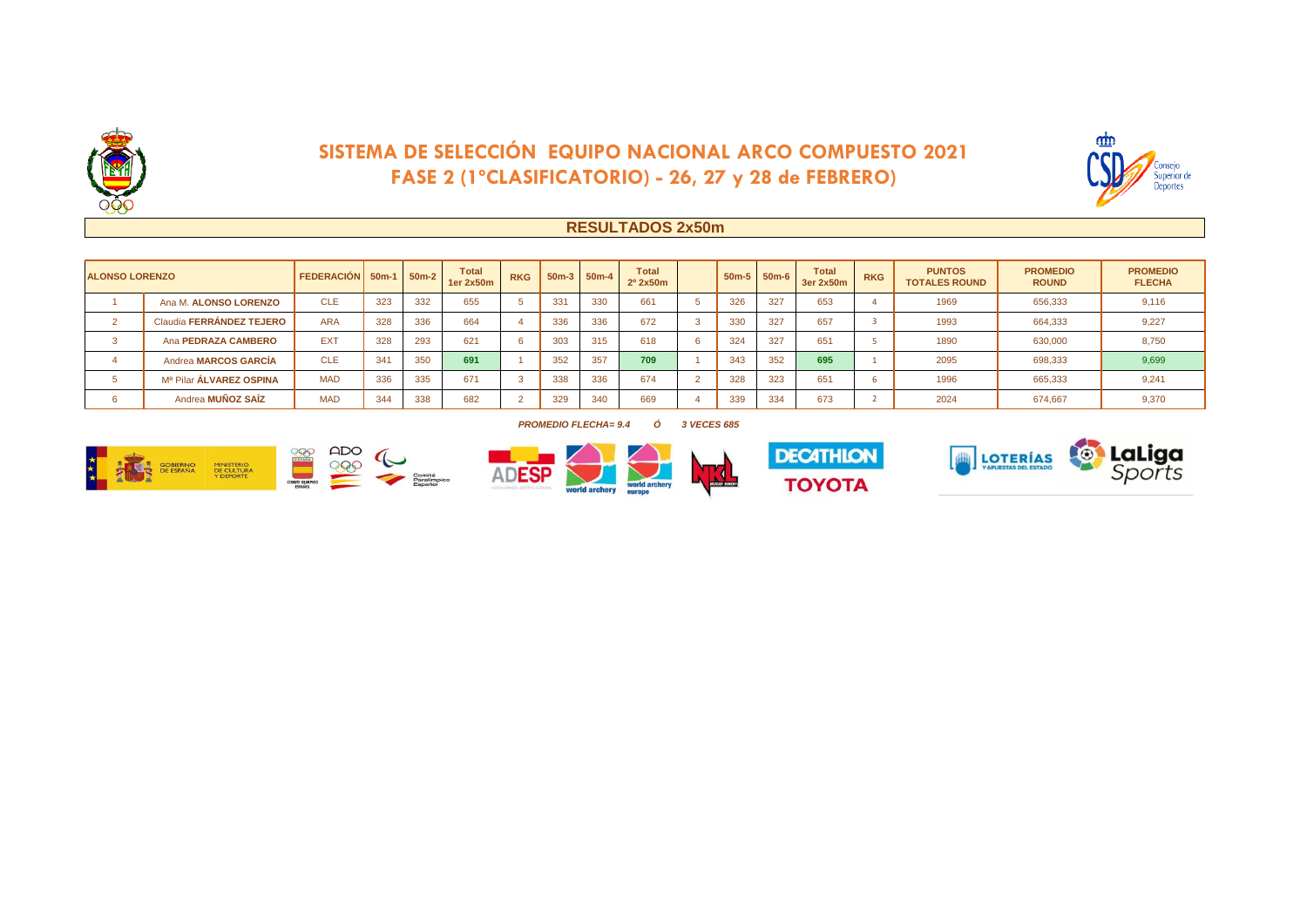

### SISTEMA DE SELECCIÓN EQUIPO NACIONAL ARCO COMPUESTO 2021 FASE 2 (1°CLASIFICATORIO) - 21, 22 y 23 de FEBRERO



#### 1ª VUELTA ELIMINATORIAS

| <b>NOMBRE</b>                       |     | Ana M. ALONSO<br><b>LORENZO</b> | Shoot<br>off | Claudia<br><b>FERRÁNDEZ</b><br><b>TEJERO</b> |     | Shoot<br>off | Ana PEDRAZA<br><b>CAMBERO</b> |     | Shoot<br>off | <b>Andrea MARCOS</b><br><b>GARCÍA</b> |  | Shoot<br>off | Mª Pilar ÁLVAREZ   Shoot<br><b>OSPINA</b> |  | off | Andrea MUÑOZ<br><b>SAIZ</b> |     | <b>Shoot</b><br>off | <b>ELIM</b><br><b>GANADAS</b> | <b>FLECHA</b> | <b>PROMEDIO SHOOT OFF</b><br><b>GANADOS</b> | <b>TOTAL</b><br><b>PUNTOS</b> | <b>TOTAL ELIM</b><br><b>GANADAS</b> | <b>TOTAL</b><br><b>FLECHAS</b> |         |  |     |  |    |
|-------------------------------------|-----|---------------------------------|--------------|----------------------------------------------|-----|--------------|-------------------------------|-----|--------------|---------------------------------------|--|--------------|-------------------------------------------|--|-----|-----------------------------|-----|---------------------|-------------------------------|---------------|---------------------------------------------|-------------------------------|-------------------------------------|--------------------------------|---------|--|-----|--|----|
| Ana M. ALONSO LORENZO               |     |                                 |              | 143                                          | 141 |              |                               | 139 | 129          |                                       |  | 139          | 145                                       |  |     | 140                         | 141 |                     |                               | 122           | 142                                         |                               |                                     |                                | 9.10667 |  | 683 |  | 75 |
| Claudia FERRÁNDEZ TEJERO            | 141 | 143                             |              |                                              |     |              |                               | 143 | 138          |                                       |  | 139          | 147                                       |  |     | 137                         | 128 |                     |                               | 140           | 137                                         |                               |                                     |                                | 9.333   |  | 700 |  | 75 |
| Ana PEDRAZA CAMBERO                 | 129 | 139                             |              | 138                                          | 143 |              |                               |     |              |                                       |  | 136          | 147                                       |  |     | 127                         | 142 |                     |                               | 132           | 143                                         |                               |                                     |                                | 8.827   |  | 662 |  | 75 |
| Andrea MARCOS GARCÍA                | 145 | 139                             |              | 147                                          | 139 |              |                               | 147 | 136          |                                       |  |              |                                           |  |     | 145                         | 142 |                     |                               | 143           | 141                                         |                               |                                     |                                | 9.693   |  | 727 |  | 75 |
| M <sup>a</sup> Pilar ÁLVAREZ OSPINA | 141 | 140                             |              | 128                                          | 137 |              |                               | 142 | 127          |                                       |  | 142          | 145                                       |  |     |                             |     |                     |                               | 130           | 139                                         |                               |                                     |                                | 9.107   |  | 683 |  | 75 |
| Andrea MUÑOZ SAÍZ                   | 142 | 122                             |              | 137                                          | 140 |              |                               | 143 | 132          |                                       |  | 141          | 143                                       |  |     | 139                         | 130 |                     |                               |               |                                             |                               |                                     |                                | 9.360   |  | 702 |  | 75 |

#### 2ª VUELTA ELIMINATORIAS

| <b>NOMBRE</b>            | Ana M. ALONSO<br><b>LORENZO</b> |     | Shoot<br>off | <b>Claudia</b><br><b>FERRÁNDEZ</b><br><b>TEJERO</b> |     | Shoot<br>off | Ana PEDRAZA<br><b>CAMBERO</b> |     | <b>Shoot</b><br>off | <b>Andrea MARCOS</b><br><b>GARCÍA</b> |  | Shoot<br>off | Mª Pilar ÁLVAREZ Shoot<br><b>OSPINA</b> |  | off | Andrea MUÑOZ<br><b>SAIZ</b> |     | <b>Shoot</b><br>off | <b>ELIM</b><br><b>GANADAS</b> | <b>FLECHA</b> | <b>PROMEDIO SHOOT OFF</b><br><b>GANADOS</b> | <b>TOTAL</b><br><b>PUNTOS</b> | <b>TOTAL ELIM</b> TOTAL<br><b>GANADAS</b> | <b>FLECHAS</b> |         |  |     |  |    |
|--------------------------|---------------------------------|-----|--------------|-----------------------------------------------------|-----|--------------|-------------------------------|-----|---------------------|---------------------------------------|--|--------------|-----------------------------------------|--|-----|-----------------------------|-----|---------------------|-------------------------------|---------------|---------------------------------------------|-------------------------------|-------------------------------------------|----------------|---------|--|-----|--|----|
| Ana M. ALONSO LORENZO    |                                 |     |              | 138                                                 | 139 |              |                               | 136 | 129                 |                                       |  | 133          | 145                                     |  |     | 136                         | 137 |                     |                               | 139           | 141                                         |                               |                                           |                | 9.09333 |  | 682 |  | 75 |
| Claudia FERRÁNDEZ TEJERO | 139                             | 138 |              |                                                     |     |              |                               | 139 | 140                 |                                       |  | 141          | 148                                     |  |     | 141                         | 135 |                     |                               | 141           | 133                                         |                               |                                           |                | 9.347   |  | 701 |  | 75 |
| Ana PEDRAZA CAMBERO      | 129                             | 136 |              | 140                                                 | 139 |              |                               |     |                     |                                       |  | 138          | 148                                     |  |     | 134                         | 138 |                     |                               | 133           | 138                                         |                               |                                           |                | 8.987   |  | 674 |  | 75 |
| Andrea MARCOS GARCÍA     | 145                             | 133 |              | 148                                                 | 141 |              |                               | 148 | 138                 |                                       |  |              |                                         |  |     | 148                         | 139 |                     |                               | 142           | 144                                         |                               |                                           |                | 9.747   |  | 731 |  | 75 |
| Mª Pilar ÁLVAREZ OSPINA  | 137                             | 136 |              | 135                                                 | 141 |              |                               | 138 | 134                 |                                       |  | 139          | 148                                     |  |     |                             |     |                     |                               | 132           | 139                                         |                               |                                           |                | 9.080   |  | 681 |  | 75 |
| Andrea MUÑOZ SAÍZ        | 141                             | 139 |              | 133                                                 | 141 |              |                               | 138 | 133                 |                                       |  | 144          | 142                                     |  |     | 139                         | 132 |                     |                               |               |                                             |                               |                                           |                | 9.267   |  | 695 |  | 75 |







**DECATHLON** 





**te LaLiga**<br>Sports



**TOYOTA**